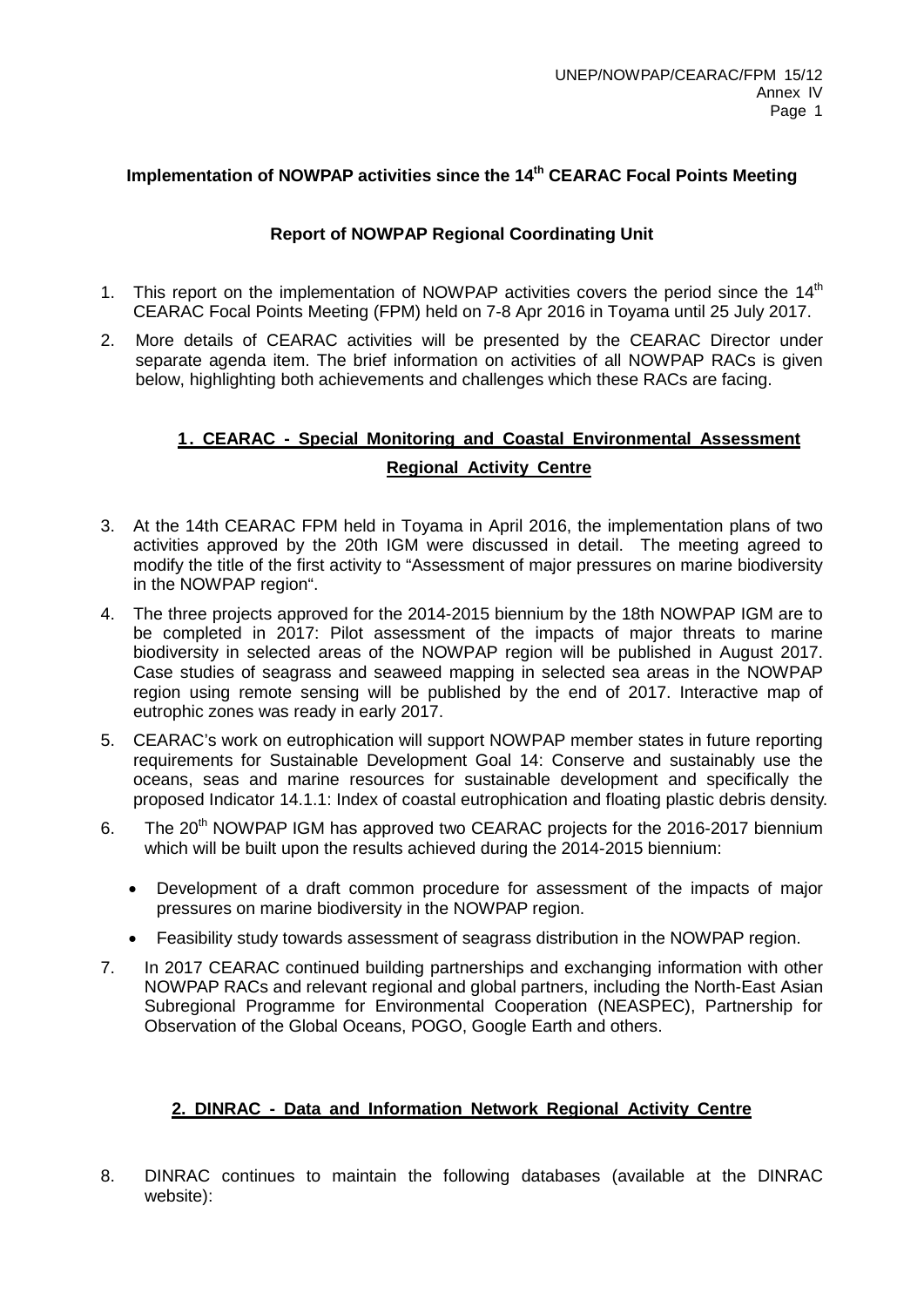UNEP/NOWPAP/CEARAC/FPM 15/12 Annex IV Page 2

- Database on major environmental data.
- Database on NOWPAP Coastal and Marine Environmental Geographic Information Systems (GIS) and Remote Sensing (RS) Applications.
- Database on Marine Litter.
- Database on Coastal and Marine Nature Reserves.
- Database on NOWPAP Publications.
- Databases on NOWPAP Institutions and Experts.
- 9. DINRAC has made progress in the following activities for the 2016-2017 biennium which were approved by the  $20<sup>th</sup>$  NOWPAP IGM:
	- The new DINRAC website and web GIS System were launched in April 2016. However, the work on new website is still ongoing.
	- Major environmental data (continued from 2014-2015) were collected from all NOWPAP member states in 2016 and 2017.
	- The information on endangered/threatened species in the NOWPAP region (second phase, with expanded geographical coverage) has been collected and will be uploaded to the DINRAC website soon.
	- Marine environmental standards used in NOWPAP member states have been submitted by China, Japan and Russia.
- 10. In addition, the  $20<sup>th</sup>$  NOWPAP IGM has requested DINRAC to ensure financial transactions for two NOWPAP activities where all NOWPAP RACs will be involved, to be overseen by POMRAC:
	- Development of Ecological Quality Objectives (EcoQOs), targets and indicators.
	- Training course on integrated coastal and river basin management (ICARM).

The cooperation has gone well.

11. The 15<sup>th</sup> DINRAC FPM, which was held in Beijing on 25-26 May 2017, discussed DINRAC's work plan and budget for 2018-2019 biennium, and three project proposals including that on Sea Reclamation State and Management. The meeting has also discussed in which fields DINRAC could take the lead or participate under the umbrella of NOWPAP MTS 2018-2023. The participants have also discussed the challenges DINAC facing and possible approaches.

#### **3. MERRAC - Marine Environmental Emergency Preparedness and Response Regional Activity Centre**

- 12. MERRAC has made progress in the following activities for the 2016-2017 biennium which were approved the 20<sup>th</sup> NOWPAP IGM:
	- The 18th NOWPAP BRAVO led by Japan was organized on the  $30<sup>th</sup>$  November 2016. It was confirmed that the member countries and MERRAC Secretariat is ready even though the accident happened out of working hours. The member counties and MERRAC Secretariat confirmed that the on-line system could work well. Some member countries proposed to have a longer exercise.
	- The full-scale NOWPAP DELTA exercise was successfully organized in Weihai, China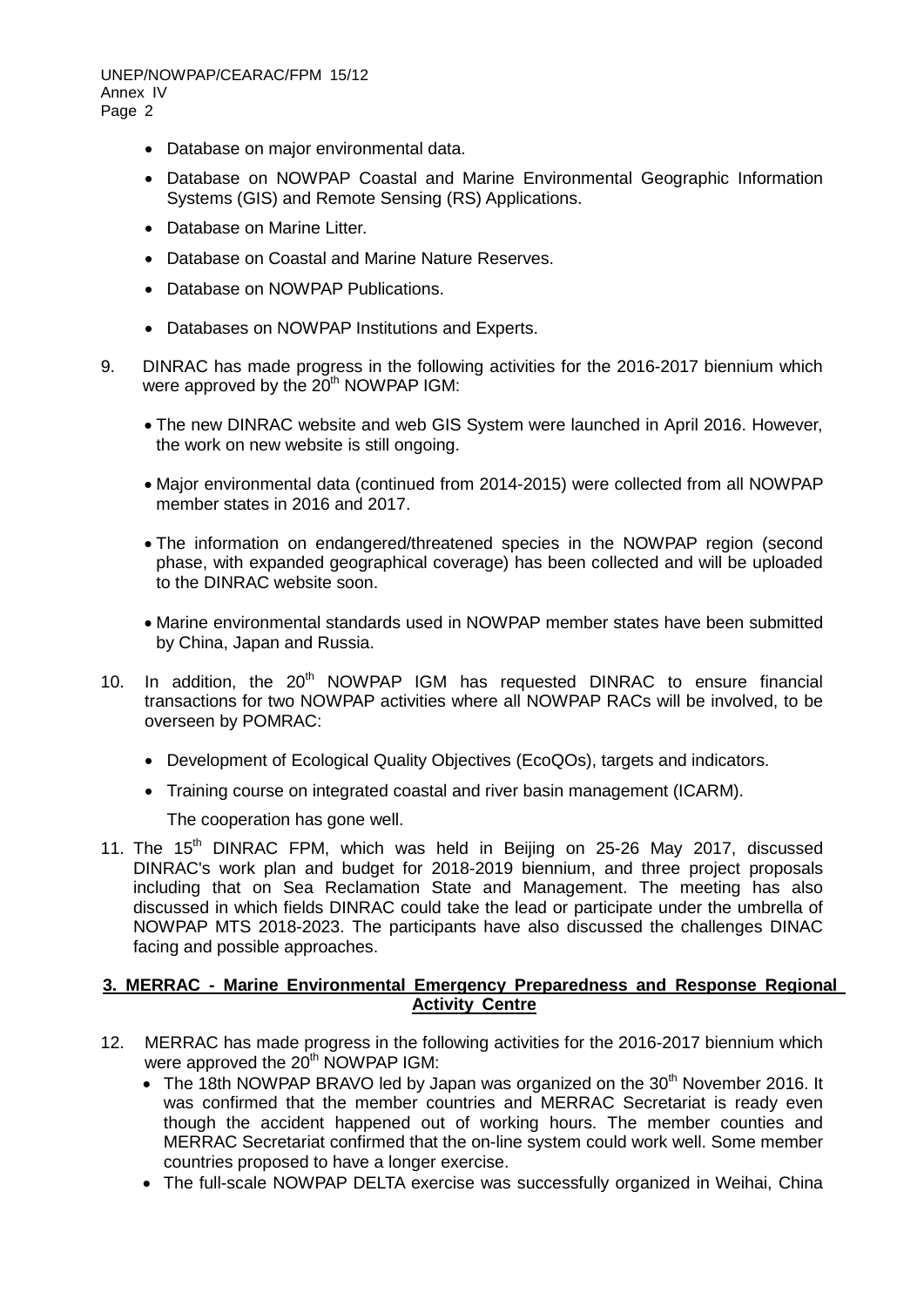by China Maritime Safety Administration (MSA) and Korea Coast Guard (KCG) on 14 July 2016. Experts from Japan and Russia also took part in the exercise as observers. In total, 19 vessels, one helicopter, two unmanned aerial vehicles and about 400 people were mobilized by MSA and KCG.

- Development of MERRAC information system based on Web GIS is ongoing.
- Development of information sharing platform on oil and HNS spills in the NOWPAP region is ongoing.
- Oiled wildlife response is ongoing.

Other ongoing activities include the establishment of oil sample exchange procedure for transboundary marine pollution, and review and analysis of existing prediction models for floating marine litter. New format for databases on oil and HNS experts and equipment will be used routinely by MERRAC Secretariat (with periodic updates when necessary). The new online pollution reporting system will be tested during the 2016-2017 biennium.

13. The 20th NOWPAP MERRAC Focal Points Meeting and12th Competent National Authorities Meeting was held in Seoul, Republic of Korea on 10-13 April 2017. The meeting reviewed the progress of MERRAC activities made during the intersessional period and discussed various technical issues including MERRAC future activities regarding oil and NHS marine pollution preparedness and response, implementation of the NOWPAP Regional Oil and HNS Spill Contingency Plan, and MERRAC workplan and budget for 2018/2019 biennium under the NOWPAP MTS for 2018-2013.

# **4. POMRAC – Pollution Monitoring Regional Activity Centre**

- 14. In 2015, most of POMRAC activities were "frozen" due to problems with processing payments to foreign experts from Russia. The 20<sup>th</sup> NOWPAP IGM has decided to allocate part of POMRAC budget for the 2016-2017 biennium to DINRAC in order to implement the following two activities to be overseen by POMRAC:
	- Development of ecological quality objectives (EcoQOs), targets and indicators for the NOWPAP region (with a regional workshop);
	- Training course on Integrated Coastal and River Basin Management (ICARM).
- 15. These activities have been actually started in 2014-2015, so some information was collected and one regional workshop on EcoQOs was held in 2014 with the participation of other RACs and NOWPAP partners (PICES, PEMSEA, YSLME and OSPAR).
- 16. At the 13<sup>th</sup> POMRAC FPM held in Vladivostok in May 2016, the implementation plans of new activities approved by the 20th IGM were discussed in detail and agreed upon.
- 17. At the regional workshop held back-to-back with the FPM in Vladivostok, experts from NOWPAP member states and representatives from NOWPAP partners in the region (PICES and IOC WESTPAC) discussed targets and indicators for the EcoQOs formulated earlier, in 2014, related to five major issues: biodiversity and habitats, alien species, eutrophication, contaminants, and marine litter. Experts found with satisfaction that at least several targets related to biodiversity, eutrophication and contaminants might be common for all four NOWPAP member states. Following preparation of national inputs and submissions from all NOWPAP Regional Activity Centers, the regional overview on EcoQO targets and indicators for the NOWPAP region will be prepared by the end of 2017.

# **5. Coordination of RAC activities**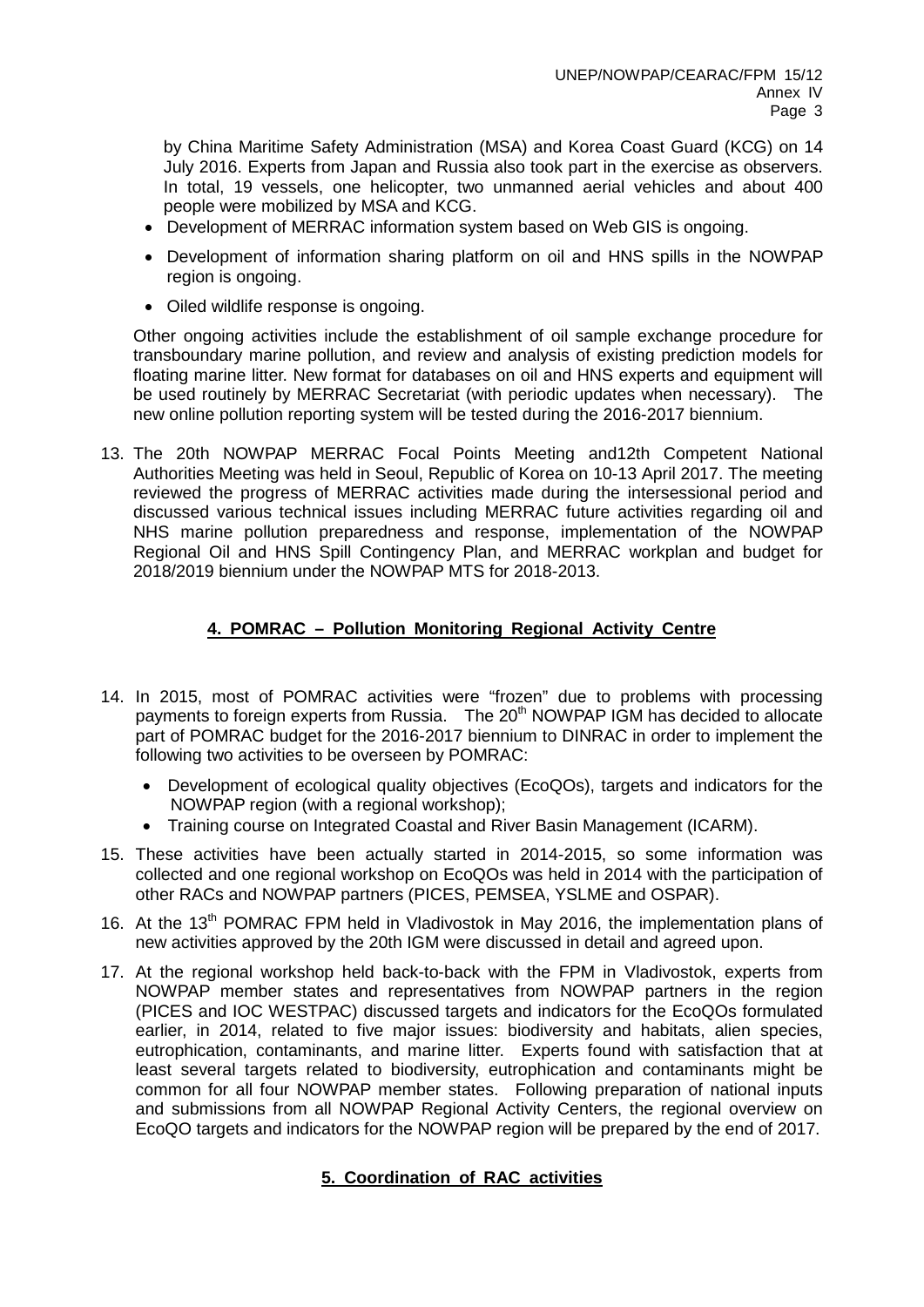- 18. In line with NOWPAP IGM decisions, NOWPAP RCU continued its efforts on coordinating RAC activities through bilateral meetings with some RACs, meetings during RAC FPMs, using Webex and telephone for frequent communication (in addition to e-mail communication).
- 19. Guidance was provided in organizing RAC Focal Points Meetings (FPMs). Comments on RACs FPMs documents and meeting reports as well as RAC project proposals for 2016- 2017 were provided by the RCU.
- 20. Assistance was provided to RACs in preparing and finalizing their expenditure reports and progress reports before submitting these to UNEP HQs.
- 21. RCU provided help and assistance to RACs with ongoing projects, including identifying appropriate experts.
- 22. Information on meetings of interest to RACs (e.g., UNEP Regional Seas, NEASPEC, PEMSEA, PICES and WESTPAC meetings) as well as outcomes of RCU staff members' missions were shared with RACs which helped to enhance partnerships and to avoid possible duplication.

### **6. Other NOWPAP activities**

23. In addition to specific projects carried out by NOWPAP RACs, several activities were implemented and coordinated by the RCU as described in the following sections.

# **6.1 Building partnerships**

- 24. NOWPAP RCU and RACs staff continued developing and maintaining partnerships with the following relevant organizations, programmes and projects in the region (in alphabetical order):
	- Convention on Biological Diversity (CBD);
	- Global Programme of Action (GPA) for the Protection of the Marine Environment from Land-based Activities;
	- International Environmental Technology Center (IETC) of UNEP;
	- North-East Asian Subregional Programme for Environmental Corporation (NEASPEC);
	- North Pacific Marine Science Organization (PICES);
	- Partnerships in Environmental Management for the Seas of East Asia (PEMSEA);
	- UNESCO/IOC Sub-Commission for the Western Pacific (WESTPAC).
	- The 2nd Phase of Yellow Sea Large Marine Ecosystem Project (YSLME)
- 25. Serving as a non-country member to the PEMSEA partnership council, NOWPAP has contributed to the implementation of its Sustainable Development Strategy for the Seas of East Asia. In 2016, NOWPAP has presented a proposal at the East Asian Seas Partnership Council meeting to have a joint PEMSEA-NOWPAP training course on integrated coastal management in 2017. The course is scheduled to be held in November 2017 in the Philippines.
- 26. NOWPAP has maintained regular contact with the Secretariat of the CBD exchanging information, nominating and sponsoring experts for CBD workshops on different issues (including CBD SOI meeting in September 2016 in Seoul).

# **6.2 Raising public awareness**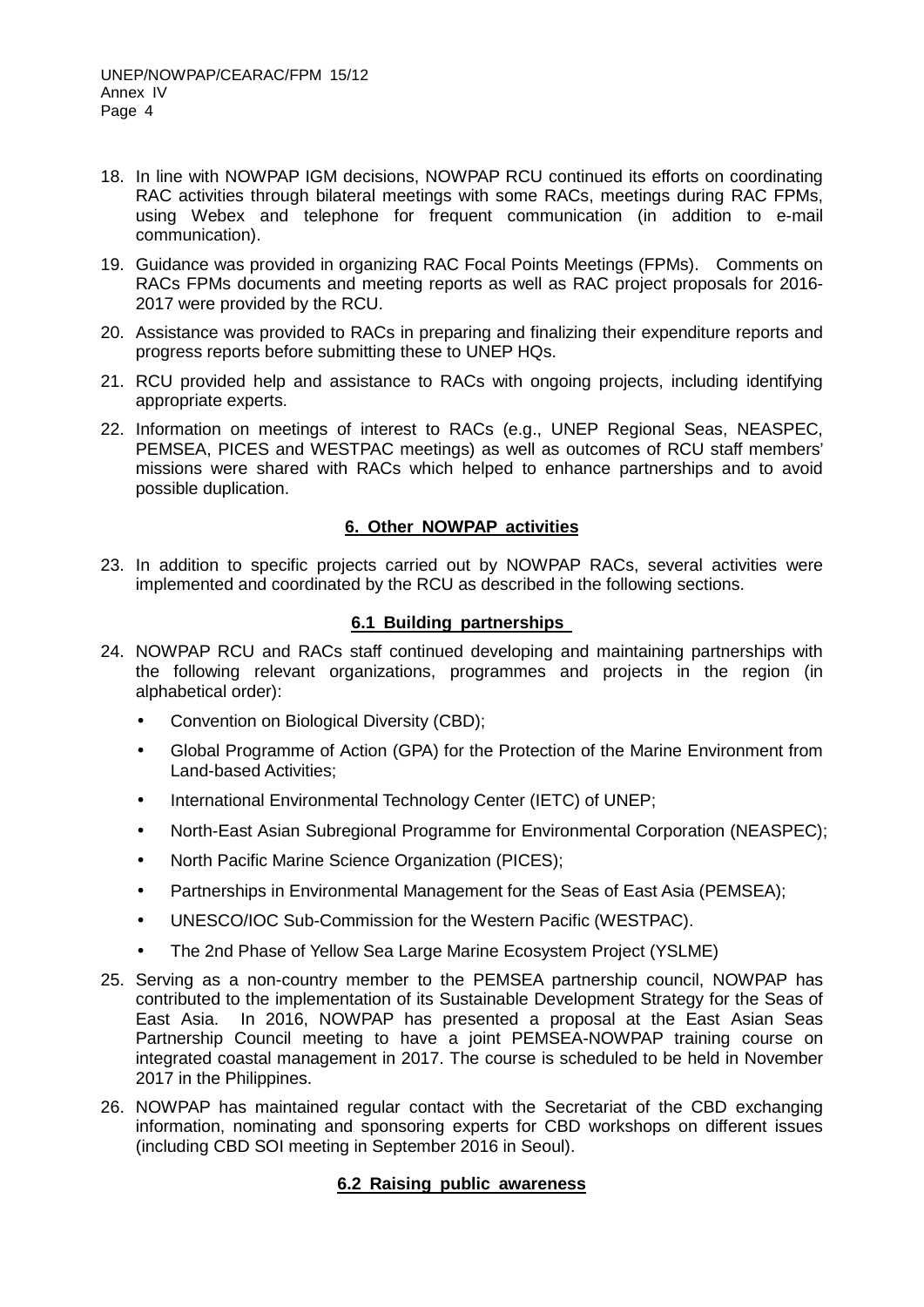- 27. In accordance with the NOWPAP Public Awareness Strategy, the following actions were taken by NOWPAP RCU and RACs:
	- The NOWPAP homepage and RAC homepages have been maintained and constantly updated. News and information have been posted on the NOWPAP homepage since 2006.
	- An electronic Newsletter (NOWPAP Quarterly) has been distributed by NOWPAP RCU through e-mail to member states and partners (since 2008).
	- News about NOWPAP implementation were regularly posted at the partners' websites and introduced in their electronic newsletter (e.g., COBSEA, IETC and PEMSEA).
	- Information about NOWPAP activities was introduced to UNEP Headquarters, UNEP ROAP and GPA websites and contributed to the quarterly UNEP DEPI Dispatch.
	- Several brochures, leaflets, posters about NOWPAP activities were prepared and widely distributed. In addition to English, national languages were used where appropriate.
	- RACs and RCU staff also contributed articles to newsletters and delivered lectures/presentations at a local level.
	- NOWPAP activities were introduced at the G7 Environment Ministers Meeting and the Northeast Asia Regional Environmental Forum in Toyama.
- 28. While attending a few global and regional meetings (e.g., annual Global Meeting of Regional Seas, PICES Annual Meeting, EAS Partnership Council Meeting, YSLME meeting, etc.) as well as local events, RACs and RCU staff members contributed to increasing NOWPAP visibility and attracting public attention to marine environment conservation by introducing the NOWPAP activities.
- 29. NOWPAP RCU also continued to maintain close relationships with civil society including Japan Environment Action Network (JEAN), Our Sea of East Asia Network (OSEAN), Ocean Conservancy (OC) and Shanghai Rendu. NOWPAP joined JEAN and other experts at the Marine Litter Symposium organized in Tokyo in January 2016 by the Ministry of Environment of Japan.

### **6.3 Resource mobilization and financial support from members**

- 30. At the recent NOWPAP IGMs, member states agreed to reduce the number of UNEP RCU staff members from six to four and to downgrade the levels of some RCU posts. As a result, some RCU staff members felt insecure and three persons left the RCU in July-August 2014.
- 31. As two staff members who left in 2014 were responsible (among other things) for resource mobilization and project development, no new project proposals were developed.
- 32. In spite of the limited capacity of the RCU (due to decreased number of staff), some steps to mobilize external resources were taken and limited external funds were mobilized by the RCU for CEARAC project to enhance regional node of the Global Partnership on Marine Litter (GPML). Information about opportunities to obtain external funding from other sources has been also shared by the RCU with RACs. However, resource mobilization requires the participation of all stakeholders but unfortunately NOWPAP RACs have so far shown insufficient interest. In this context, resource mobilization was extremely challenging for the RCU during the period of its restructuring, with very limited human resources in both, Toyama and Busan offices.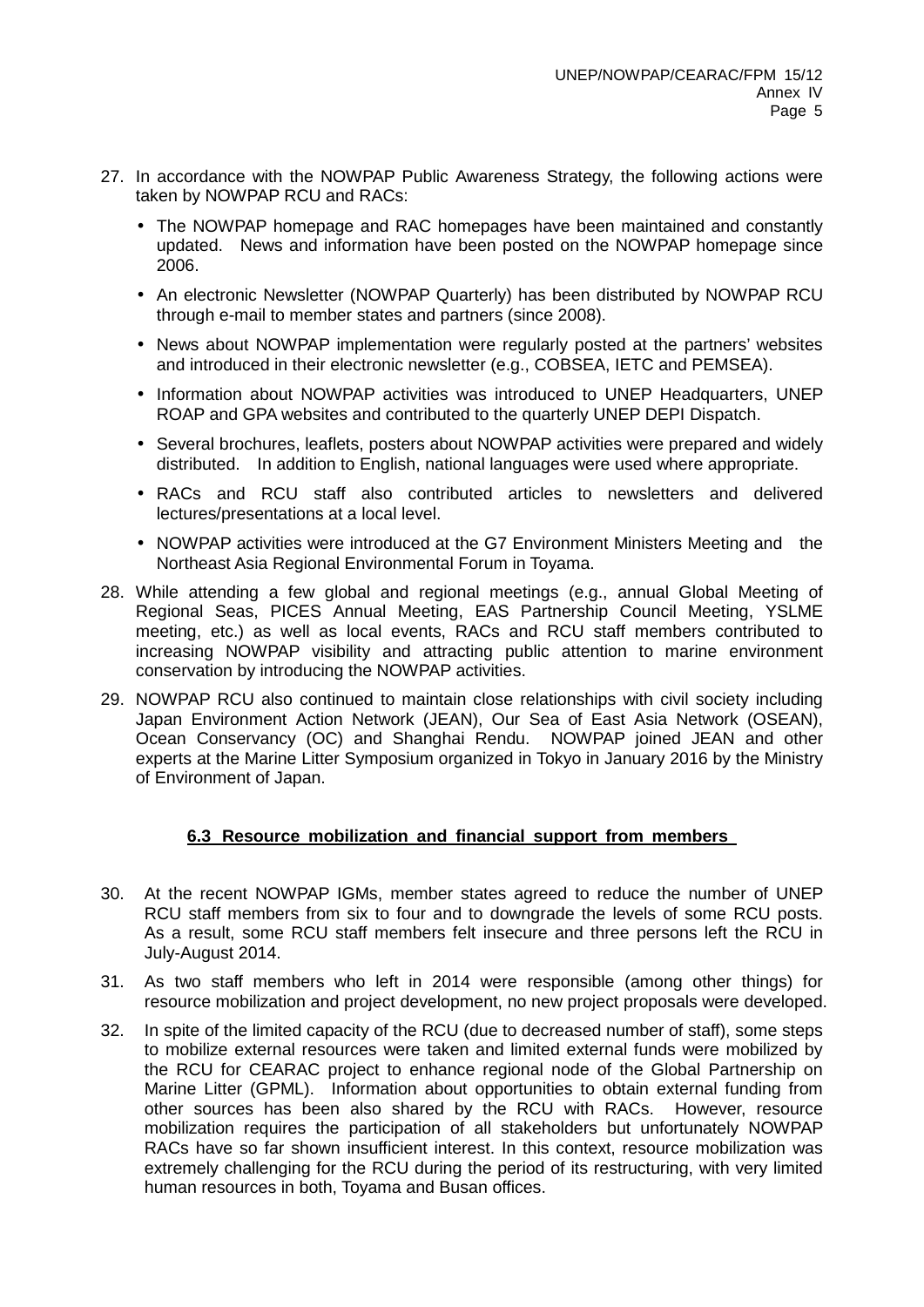### **6.4 NOWPAP Regional Action Plan on Marine Litter (RAP MALI)**

- 33. NOWPAP member states have continued their efforts in organizing and supporting activities against marine litter such as ICC (International Coastal Cleanup) campaigns, central government support to local governments to deal with marine litter (Japan) and the second Comprehensive Marine Litter Management Plan (Korea).
- 34. Sponsored by the Chinese government, Japan Ministry of Foreign Affairs, and NOWPAP Trust Fund, the 2015 NOWPAP ICC campaign and marine litter management workshop (organized together with Marine Litter Focal Points of TEMM – Tripartite Environment Ministers Meeting among China, Japan and Korea) were successfully held in Yantai, China, and the Republic of Korea, in September 2015.
- 35. In September 2016, NOWPAP ICC and workshop on marine litter management (again, organized together with TEMM) was held in Slavyanka (near Vladivostok, Russia), with the support from the local government. The workshop focused on marine litter monitoring (towards better management of marine litter), international cooperation, and best practices applied by NGOs as well as central and local government to address marine litter issues.
- 36. The 2017 ICC will be held in Toyama on 19-20 September 2017 together with TEMM.
- 37. Host organization of CEARAC, Northwest Pacific Region Environmental Cooperation Center (NPEC), together with NOWPAP RCU, continued to maintain and enrich the Northwest Pacific Regional Node of the Global Partnership on Marine Litter (GPML): [\(http://www.npec.or.jp/NWPacific\\_node/index.html\)](http://www.npec.or.jp/NWPacific_node/index.html), the only operational regional node of the UNEP-led GPML so far.
- 38. DINRAC has continuously updated marine litter database with monitoring results provided by the NPEC (Northwest Pacific Region Environmental Cooperation Center, Japan) and MOF (Ministry of Oceans and Fisheries, Korea) as well as ICC results from China and Russia. All national marine litter monitoring data and related information, including the data from the SOA (State Oceanic Administration) of China, are available at the DINRAC website [\(http:/dinrac.nowpap.org\)](http://www.dinrac.nowpap.org/).
- 39. MERRAC has finalized the project on floating marine litter distribution and impacts in the NOWPAP region and the report is in the process of final review. Upon approval of the  $20<sup>th</sup>$ IGM, the new project on 'review and analysis of existing floating marine litter prediction models in the NOWPAP region' has also been implemented in parallel.

### **7. NOWPAP Regional Coordinating Unit (RCU)**

- 40. As the NOWPAP RCU-hosting countries (Japan and Korea) have faced difficulties with providing adequate financial support to meet the increasing staffing costs of the two RCU offices, NOWPAP member states discussed possible measures to address this issue starting from the 16<sup>th</sup> IGM (held in 2012) as well as at the 1<sup>st</sup> and 2<sup>nd</sup> Extraordinary IGMs (in 2014 and 2015, respectively), focusing on restructuring of the RCU.
- 41. The member states decided at the  $1<sup>st</sup>$  Extraordinary IGM to reduce the total number of RCU staff members of the UNEP to a maximum of four (from previous six) and to reduce the level of some posts. At the  $2^{nd}$  Extraordinary IGM the staffing of two RCU offices was agreed to be established at one P5 and one G6 post in Toyama office as well as one P3 and one G4 post in Busan office.
- 42. The targeted date to complete staffing of the two RCU offices agreed by the NOWPAP member states was February 2016. However, the recruitment process took longer than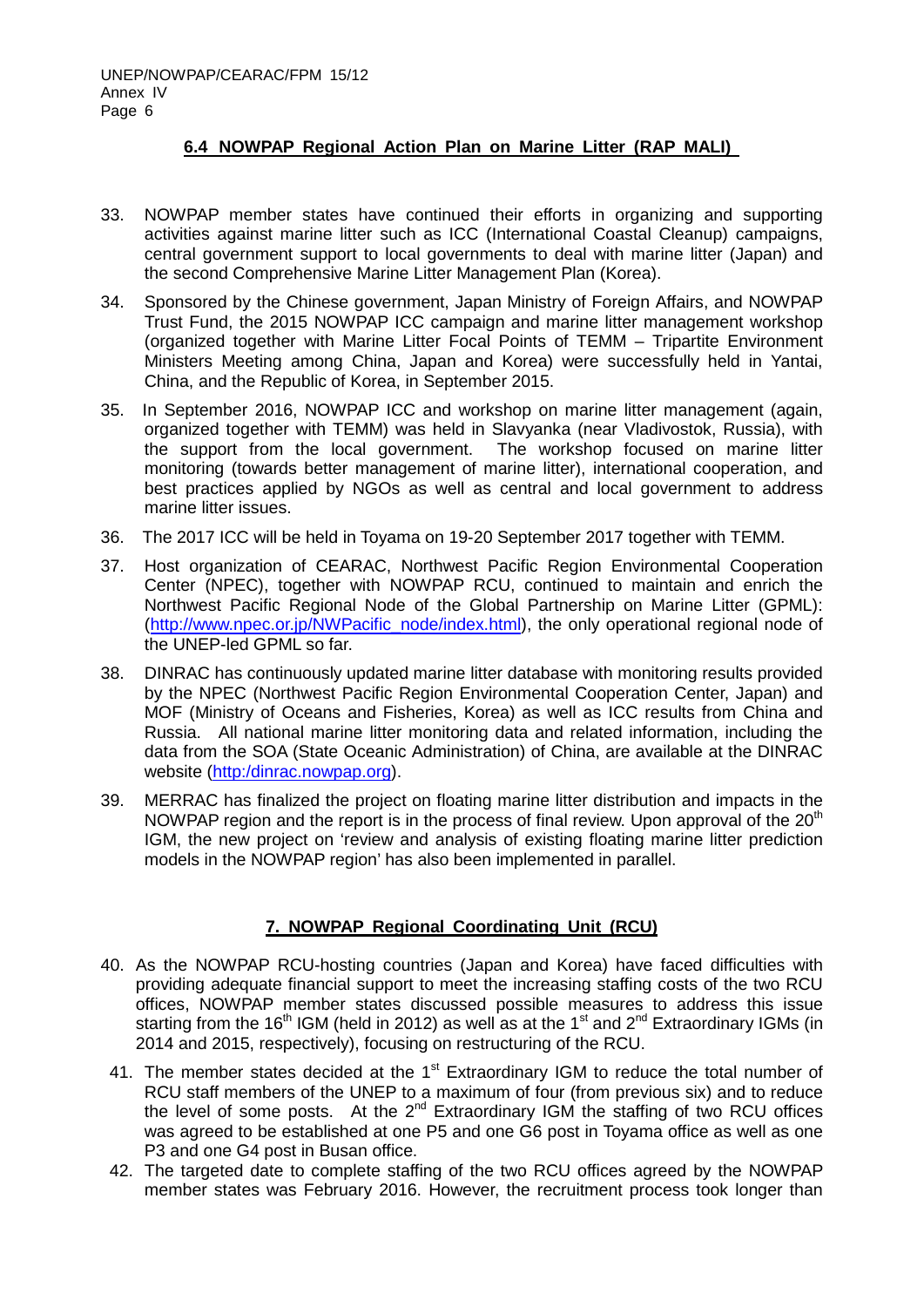expected (between 3 and 6 months) to assure compliance with UN rules and regulations (including 2 months grace period since the selection completed for the UN staff reassigned to a new duty station  $-$  for the recruited P3 and P-5 staff). New G4 staff member in Busan office has started working in May 2016, new G6 staff member – in July 2016, new P3 and P5 staff members – in August and September 2016, respectively.

# **8. Brief summary of discussions the 21st NOWPAP Intergovernmental Meeting (IGM) relevant for the 19th Meeting of MERRAC Focal Points**

- 43. The 21<sup>st</sup> NOWPAP IGM, the meeting was held on 23-24 November 2016 in Seoul, R. Korea.
- 44. The meeting was attended by representatives of the NOWPAP Member States, namely the People's Republic of China, Japan, the Republic of Korea and the Russian Federation (hereinafter referred to as China, Japan, Korea and Russia). Directors of the NOWPAP RACs, two representatives of UNEP Headquarters and RCU staff members also attended the meeting. Representatives of the North Pacific Science Organization (PICES), Yellow Sea Large Marine Ecosystem Project (YSLME), North-East Asian Subregional Programme for Environmental Cooperation (NEASPEC), Partnerships in Environmental Management for the Seas of East Asia (PEMSEA), attended the meeting as observers.
- 45. The Meeting agenda included discussions of the UNEP Executive Director Report on the implementation of NOWPAP, reports of NOWPAP RACs, discussion on the draft NOWPAP Mid-term Strategy (2018-2023) and other issues.
- 46. The RAC directors reported on the status of implementation of their Programme of Work, including organization of Focal Points Meetings, specific projects, RAP MALI activities, cooperation and coordination among RACs and with the RCU, website updates as well as other routine tasks and plans.
- 47. Commenting on the RACs reports, Japan requested the established by DINRAC databases should reflect user needs in relevant agencies of member states. Russia emphasized the importance of CEARAC activities. Methods for monitoring of the marine environment and coastal area are important to assess the environmental status and provide baseline information for other NOWPAP RACs. Seagrass assessment is particularly important in this regard. Russia thanked DINRAC for administrative support provided to POMRAC during the biennium 2016-2017. Russia considered DINRAC activities successful and proposed to adopt their report. China raised concerns about the potential overlap between CEARAC activities on marine litter and the work of other centres and suggested better integration with the RAP MALI activities. It also suggested that focal points from relevant ministries who are responsible for policy making should be invited to provide inputs to CEARAC activities. CEARAC responded that CEARAC worked with national focal points on marine litter of member states in the past. For example, the International Coastal Clean-up (ICC) in Slavyanka, Russia in September 2016, was attended by national points for marine litter. CEARAC's activities on marine litter have been conducted under the coordination of RCU. Korea requested clarification from DINRAC on the delay in signing MOU with experts affecting implementation negatively. DINRAC responded that it intends to speed up the process of expert recruitment. DINRAC already collected environmental quality data, data on endangered species - phase II, and information on regulations and environmental standards. By the end of the year, the signing of MOU and collection process will be accelerated. China commended MERRAC for its work on oil spill preparedness and on sea-based sources of marine litter but raised some questions on how to account for litter originating from sources in the agriculture and aquaculture sectors. China also noted the importance of developing activities addressing marine litter prevention and working with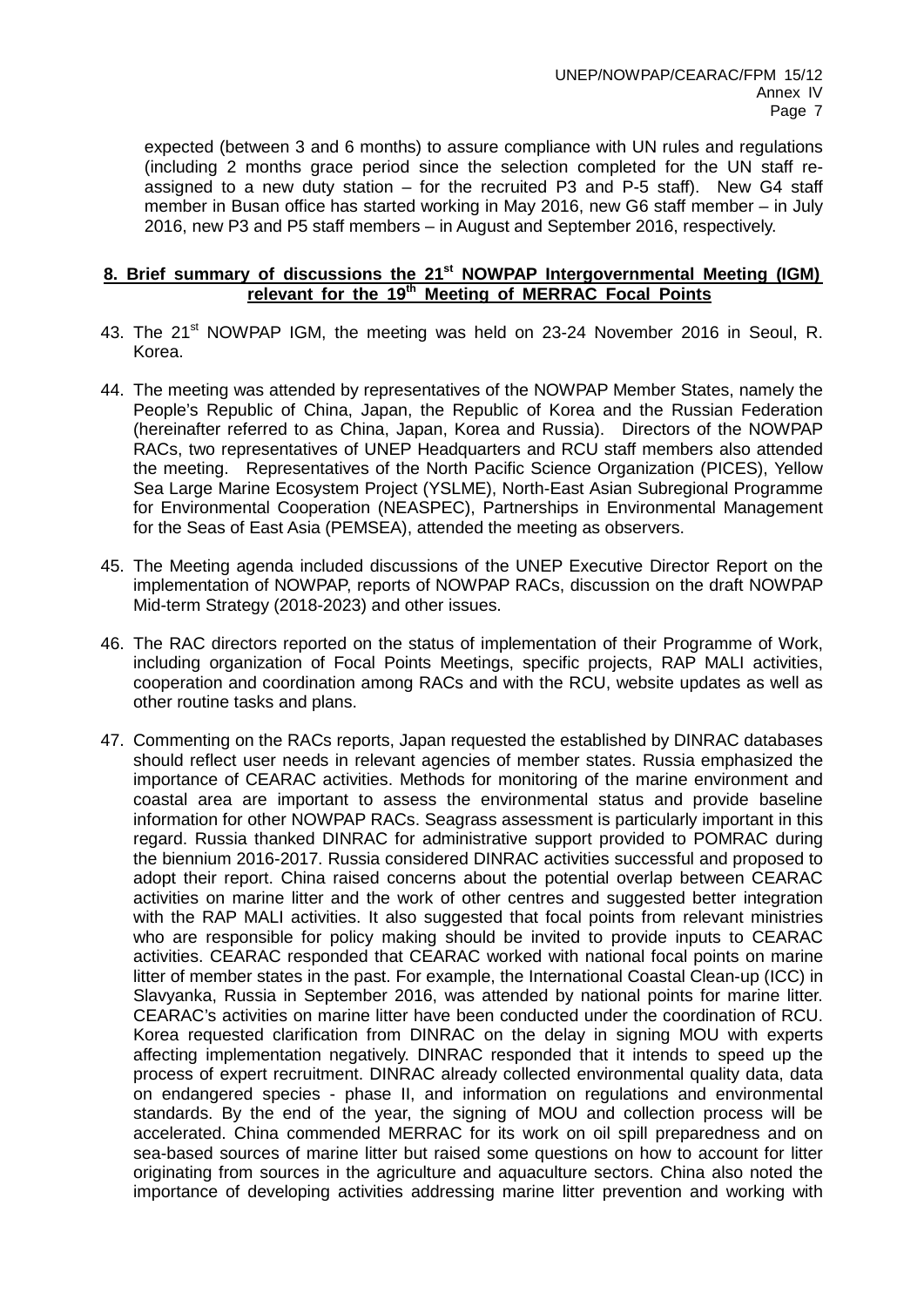local communities. MERRAC responded it is important to know the sources of sea-based marine litter and its regional transfer. MERRAC formed an expert group to address knowledge gaps related to sea-based marine litter and will develop recommendations for member states in 2017.

- 48. Korea Coast Guard congratulated MERRAC on its achievements and welcomed enhanced regional cooperation through the implementation of MERRAC activities. Korea Coast Guard is planning to hold the  $27<sup>th</sup>$  Expert Meeting in conjunction with trans Hebei's Bay oil spill incident symposium, and welcomed marine pollution related agencies to attend the symposium to share experiences. Korea Coast Guard operates an online pollution reporting system and requested MERRAC to utilize the system during BRAVO communication exercise, starting from the upcoming  $18<sup>th</sup>$  BRAVO exercise which will be led by Japan Coast Guard in December 2016. Finally, Korea emphasized the importance of further developing procedures for international oil sample exchange among NOWPAP member states.
- 49. Responding to MERRAC report, Russia expressed an interest to expand the scope of the existing oil and NHS spill contingency plan to include oil spills from off-shore installations connected with oil and gas exploration and production on the continental shelf. This issue was discussed during the last MERRAC FPM but no progress was achieved. Russia supports the principle of zero discharge for offshore oil and gas platforms. Russia expressed its continuing support for the activities of POMRAC, especially the preparation of NOWPAP marine environmental status report and development of marine environmental quality Objectives (EQOs).
- 50. MERRAC Director confirmed that NOWPAP member states did not reach an agreement yet on whether to consider oil spills from off-shore installations in the Regional Plan and  $\cot$  continue debating the issue. The 20<sup>th</sup> IGM requested MERRAC to start developing recommendations on how to respond to oil contaminated wildlife and then move to the feasibility assessment for including off-shore platform issue in the Regional Plan as a MERRAC project for the next biennium 2018-2019. The next MERRAC FMP in 2017 is planning to consider this issue among others.
- 51. The NOWPAP Senior Coordinator updated member states on the status of implementation of the NOWPAP Programme of Work in 2016-2017. He pointed out that 59% of planned work is completed, 32% of activities are delayed, and 9% were not yet started.
- 52. Korea requested further details on the project related to the assessment of climate change impacts in the NOWPAP region. NOWPAP Coordinator responded that over the last three to four years, RCU consulted with experts and organizations, but no tangible result was achieved. The project should have started in 2016, but there was limited technical capacity in the RCU to implement this activity because of the continuing restructuring. He proposed for RCU to undertake rapid assessment of issues and institutions addressing climate change impacts on NOWPAP environment if member states could provide limited additional resources to support this activity. Given other priorities, it is very difficult for RCU to secure external funding.
- 53. China commented that during initial consultation of the NOWPAP MTS 2018-2023, China objected to include climate change issues in the MTS. China supported RCU's intention to seek external funds for rapid assessment of institutions, projects, and issues related to climate change impacts and proposed RCU to report results of this assessment at the next IGM meeting for further decision. Japan commented that its government is fully aware of the importance of climate change impacts on the marine and coastal areas. Japan emphasized that the issue is not a matter of securing additional financing but of limited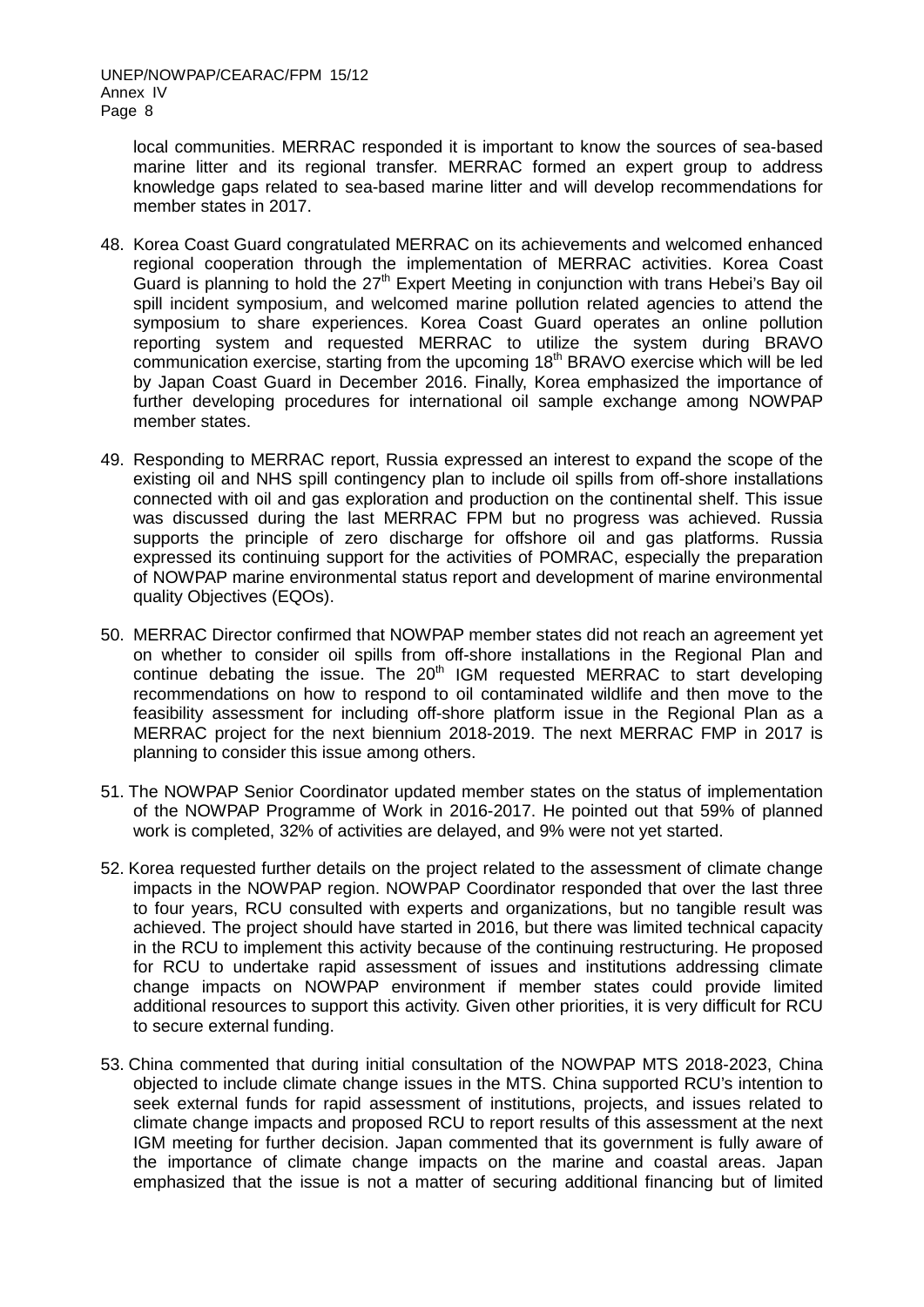capacity of member states in this area. For example, climate change issues were not included into the MERRAC work plan for 2016-2017. Some background efforts should be undertaken to assure that member states are ready to implement the project on climate change impacts and have sufficient capacity and resources. Russia commented the proposed decision "i. RAC Directors to accelerate completion of the delayed activities and report progress to the next NOWPAP IGM;" and suggested to add "in consultation with RCU", because RACs could not do it without the help of RCU, and also change "accelerate" into "complete". As for climate change, member states can support the global activity from the regional point of view and regional efforts in connection with marine environment, and political obligations and commitments of the countries in the framework of Paris climate change agreement.

- 54. Japan reported about its work on marine litter. G7 Summit was held in Japan in 2016 and marine litter issues were discussed at the meeting. The leaders committed to promote the 3Rs (Reduce, Reuse and Recycle) approach when it applies to marine litter. The G7 Environmental Ministers meeting, held in Toyama, re-affirmed the decision of G7 Summit on combating marine litter. Five priorities were identified there: (i) environmentally sound waste management; (ii) reduction of marine litter, including collection and removal to prevent micro-plastic pollution, (iii) promotion of international cooperation with international organizations such as UNEP, IMO and FAO, (iv) support for outreach activities, and (v) standardizing and harmonizing marine litter monitoring methodologies. Following the decisions of the meeting, Japan has already taken actions to address the above priorities. Japan has held the APEC high level meeting in Tokyo in September 2016 that addressed financing for waste management systems in the Asia Pacific region. Japan also takes a lead in supporting efforts in standardizing and harmonising marine litter monitoring methodologies and will hold an expert meeting on the harmonization of methodologies for micro-plastics monitoring in December 2016. Japan also supports Tripartite Environmental Ministers Meetings, the last one held on 18 April 2016. Member states decided to organize a workshop on marine litter. Japan, China and Russia have conducted joint research on marine litter in July and August 2016. China and Japan organized a senior officers meeting to address marine litter issues. Both parties established a dialogue platform of experts to address marine litter and will continue conducting research on marine litter in 2017 and beyond.
- 55. China reported that China Maritime Safety Administration (MSA) participated in the regional cooperation for the preparedness and response to marine oil spills under the framework of NOWPAP. China has attended related meetings and exchanged information. MSA attended MERRAC organized communication exercise, and exchanged information with other member states. China is willing to strengthen regional cooperation on oil spills response framework of the NOWPAP. This year the exercise was conducted at Weihai, Shandong Province, led by Korea and China. China intends to continue supporting these training exercises in the framework of NOWPAP.
- 56. Recently Russia adopted several Federal laws on waste management and best available technologies and best environmental practices. In 2016 Ministry of Natural Resources and Ecology focuses on the implementation of these laws. The Ballast Water Convention comes into force in September 2017. Russia is a Party to the Convention and accelerated preparatory steps to be ready for the implementation. The next year is the Year of Ecology in the Russian Federation. A lot of events and activities are being prepared. Russia emphasizes close cooperation with all NOWPAP member states and continues reflecting NOWPAP vision in its bilateral cooperation activities.
- 57. Korea introduced country's efforts combating marine litter. Korea has attended the NOWPAP TEMM Joint Workshop on marine litter management held in Slavyanka, Russia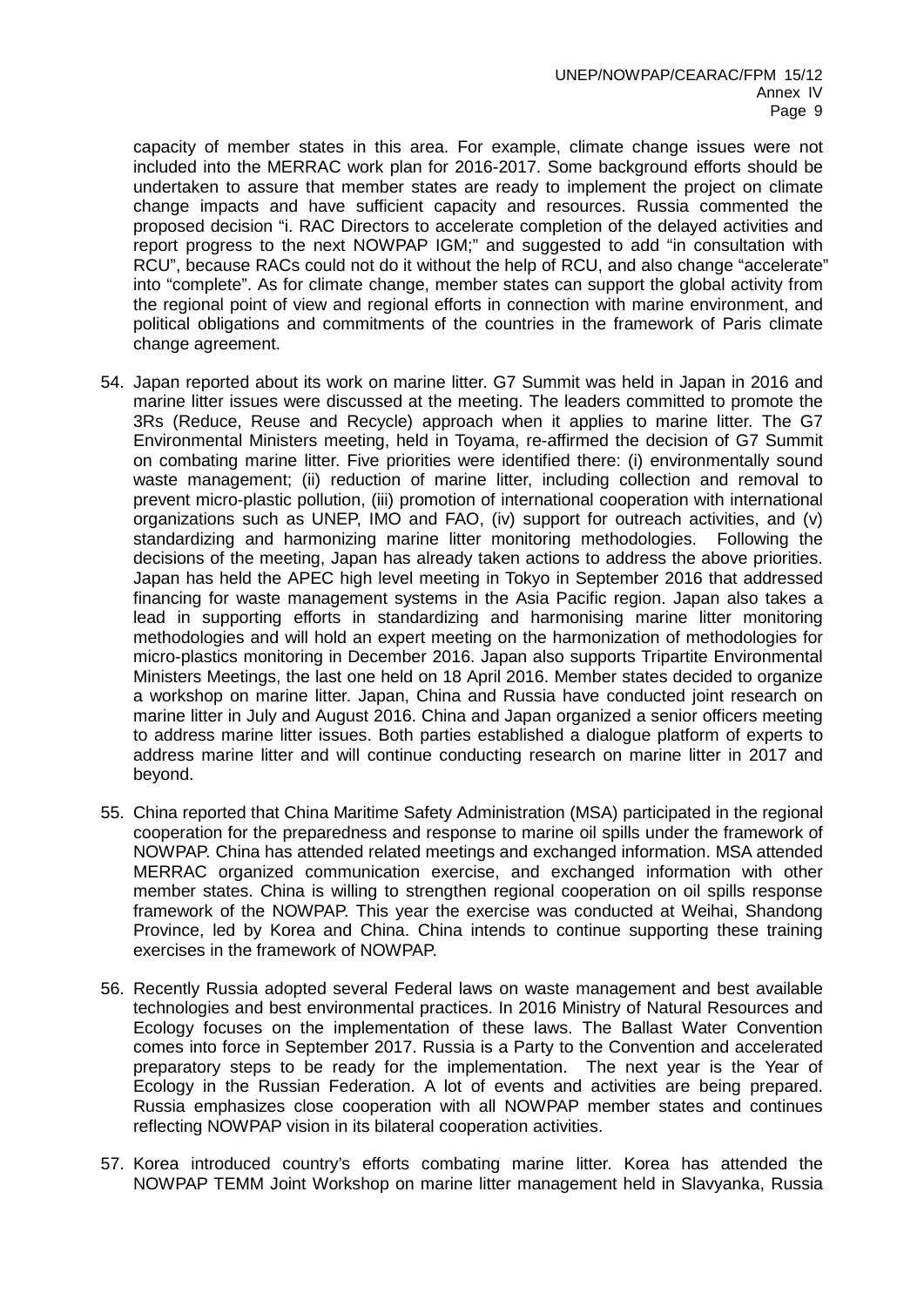in September 2016. Korea informed about its policies addressing marine litter and engaged in discussions with stakeholders at that meeting. Korea is also implementing the Second Action Plan for marine litter. Policy direction has shifted from collection-oriented to management oriented. In order to strengthen regional cooperation concerning marine litter, Korea is going to organize a training workshop on marine litter in Yeosu, Korea, in March 2017. The training is sponsored by APEC. Korea invited member states to join this training program.

- 58. PICES provided overview of PICES, it functions, and presented PICES-NOWPAP Framework for Scientific Cooperation in the North Pacific Ocean, and informed the meeting about PICES' upcoming events. PICES is willing to organize a joint workshop with NOWPAP on how to translate scientific knowledge into policy and could provide facilities free of charge.
- 59. ESCAP representative briefed participants on the Northeast Asia Marine Protected Area Network, and stressed that NOWPAP is an important partner for the network. The network holds annual workshops with the participation of marine protected area managers. ESCAP looks forward to continue cooperating with the NOWPAP and YSLME to complement activities of each other and avoid duplication.
- 60. The representative of Yellow Sea LME project introduced its objectives and outcomes. He highlighted that considering good collaboration during the first phase of YSLME project and overlapping geographical coverage, YSLME considers NOWPAP as an essential partner of the YSLME SAP implementation. YSLME looks forward to a continued collaboration with NOWPAP in the implementation of the YSLME SAP and discussion of the draft NOWPAP Medium-term Strategy 2018-2023.
- 61. The representative of PEMSEA stated that PEMSEA and NOWPAP have a long history of partnership. NOWPAP is PEMSEA Non-Country Partner since 2007 and the two organizations have engaged in a number of joint activities in the past. Under the NOWPAP's new leadership, PEMSEA looks forward to a stronger and more active collaboration between the two organizations.
- 62. Preceding the discussion of the draft NOWPAP MTS 2018-2023, UNEP representative described major priorities for its Regional Seas programme and how they are linked to the work of NOWPAP. Among them are the necessity to reach out to non-environmental ministries responsible for development agenda, adoption of Sustainable Development Goals (SDGs), the importance of linkages between security, energy and food, and multiple opportunities for development of blue economies. UNEP introduced the global role played by the Regional Seas Programme, its work on land-based sources of pollution, 2017 campaign on marine litter and partnership on coral reefs. There are 576 agreements worldwide related to oceans; ocean governance frameworks have to be strengthened and oceans agenda become more visible and relevant in the development agenda. UNEP emphasized the importance of building bridges with relevant international stakeholders such as FAO (on fisheries), UNDP, ILO, UNESCO (on science), and with IMO (on shipping) to strengthen regional cooperation. The cooperation between regional seas and fisheries management bodies is moving ahead as manifested by the first ever global meeting of Regional Seas and Regional Fisheries Management Organizations (RFMOs) held in Seoul in September 2016. Pollution is also a critical issue for member states to tackle. With regard to regional seas and SDGs, there are indicators and targets in the global framework that should be taken in account and harmonized with specific indicators used by Regional Seas. In February 2017 UNEP will launch a global campaign on marine litter and engage Regional Seas. Marine litter campaign will also be conducted in China. There is need to address marine pollution at the source. The GPA partnership needs to be revitalized. UNEP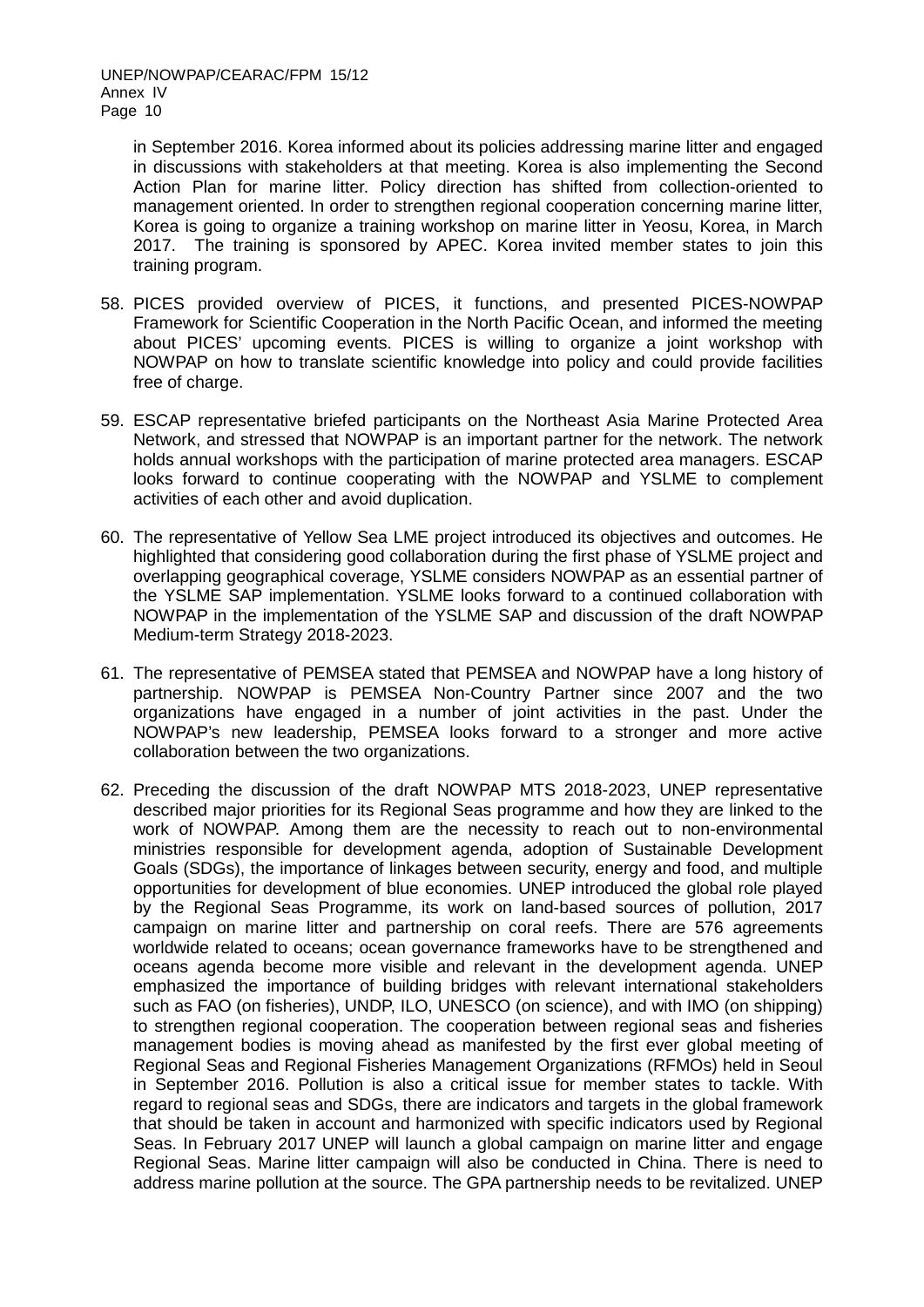also informed participants about forthcoming global meetings on oceans, including UN SDG 14 Conference, EU-UNEP high-level meeting in December 2016, the 4th Review Meeting of the GPA in 2017, and the meeting of Regional Seas, LME, and RFMOs in December 2016. Concluding, UNEP emphasized that Regional Seas play an important role in the global ocean governance and are important institutional mechanism to support cooperation at multiple levels between and within member states and other stakeholders such as private sector.

- 63. NOWPAP Senior Coordinator introduced the background and elements of the NOWPAP MTS 2018-2023 and its core themes, monitoring and evaluation and future steps to finalize the strategy.
- 64. Japan made initial comments and thanked UNEP and RCU for preparing the background information on the MTS, presenting a global picture, and providing detailed explanation and ideas behind the proposed strategy. Japan shared its basic understanding about NOWPAP. NOWPAP is a framework of regional cooperation and it is an action plan. It is not a separate organization. There is no dedicated staff to do implementation except for the RCU staffed by UNEP, thus capacity is limited. MTS is the tool to define the future direction of the NOWPAP and because of the limited resources the issues to be taken by NOWPAP have to be prioritized. The purpose of the MTS is to set the direction and priorities. NOWPAP needs to avoid duplication with activities of other organizations. Future MTS should be aligned with the SDG 14 and relevant resolutions of UNEA. At the same time, MTS should address most urgent and emerging issues relevant to this particular region. The current draft MTS identified major environmental issues, and is very comprehensive. Japan supports the MTS overarching goal of building ecosystem resilience which is in line with the overall NOWPAP goals. Regarding MTS core themes, sustainable production and consumption (SCP) in the region is addressed by other stakeholders. NOWPAP can go upstream to address the issue on marine litter to some extent but not too far. With its limited resources, there is need to consider what could specifically be done to get tangible results. One could reach out to financial, economic bodies, institutions and private companies NOWPAP is not working with currently. Further discussion is warranted on the NOWPAP effectiveness issues described in the draft MTS document. With regard to mobilization of resources, Japan cannot accept any increase in the trust fund resources at this stage. RCU should focus on the effective utilization of the existing surplus and then look for external resources to implement NOWPAP Programme of Work.
- 65. China expressed the appreciation to UNEP for providing the global overview and to RCU for delivering the comprehensive presentation. China also raised concerns about the practicalities of the proposed MTS implementation. The MTS should take into account global context, member states' concerns, availability of human and financial resources, and necessary capacity building. The contents of the MTS need to be discussed, such as prevention and reduction of land based pollution, conservation of marine and coastal biodiversity. China also asked for more time to consult internally on the content of the proposed MTS and asked for clarification about the difference between strategy and action plan.
- 66. Korea largely supported opinions expressed by Japan and China. It added that the MTS should consider projects conducted by other organizations. For example, Korea, Japan and China already participate in the PEMSEA's integrated coastal river basin management activities.
- 67. Russia thanked UNEP and RCU for the background information and detailed presentation. Russia pointed out that there is a need for in-depth national-level discussion of the MTS. Russia emphasized that the proposed document should still be called MTS and not an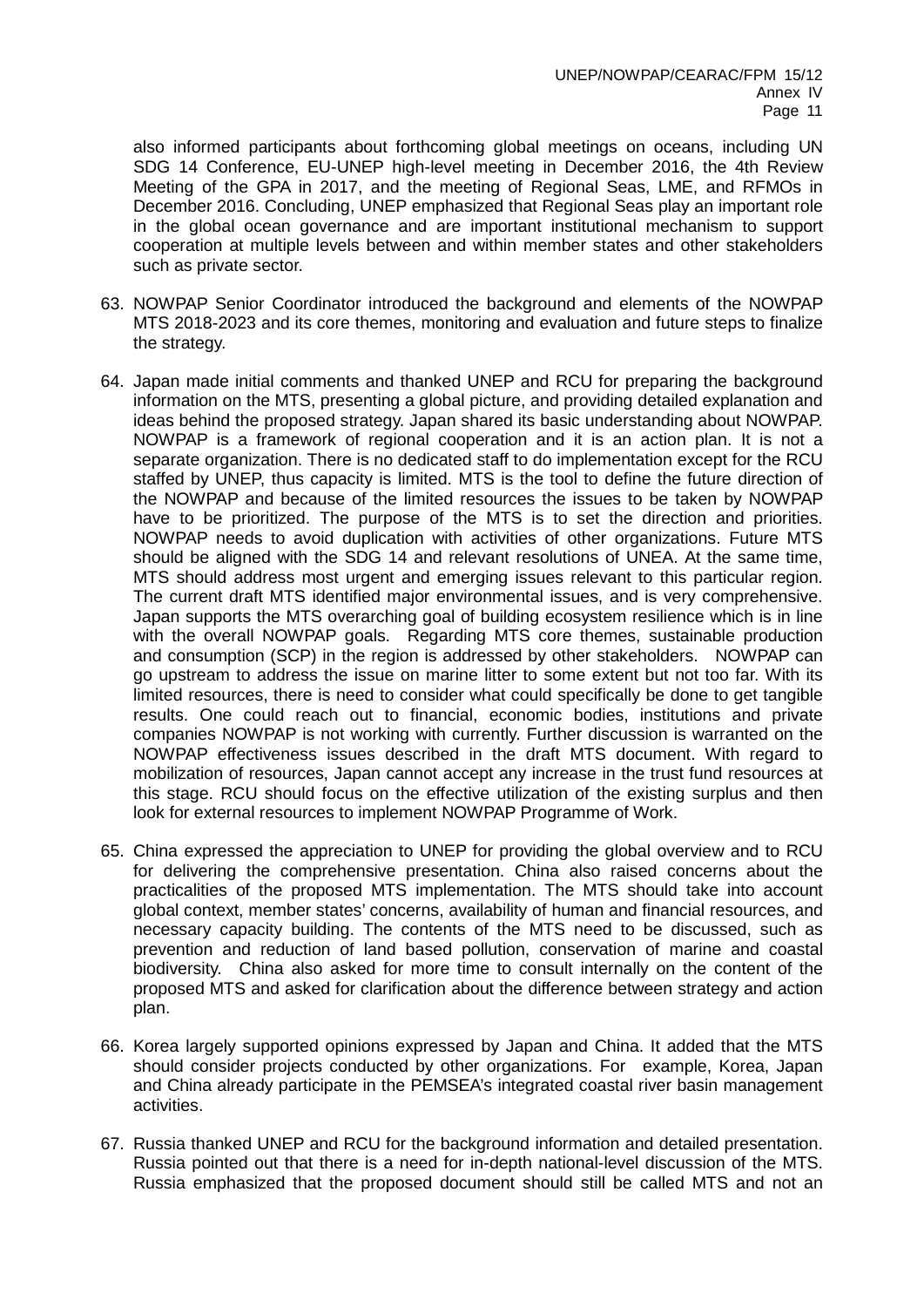action plan not to confuse it with the NOWPAP terminology. Russia noted that the MTS should be internally-consistent, practical and realistic. Proposed activities should be prioritized as short-term and longer-term activities.

- 68. Comments from NOWPAP RACs largely supported observations made by member states.
- 69. IGM Chairperson summarized the discussion by noting that the MTS should compose of the three building blocks: one is the regional strategy including themes and core themes; the second one is the expected outcomes and what projects the member states should pursue to address the identified challenges, and the third block is a roadmap for implementation.
- 70. The 21<sup>st</sup> NOWPAP IGM adopted four resolutions as attached in the Annex 1. The meeting also discussed and took a note of the proposed Recommendations of the 21st NOWPAP IGM Chairperson attached as Annex 2 and agreed to include these recommendations in the records of the meeting for future consideration by member states.
- 71. The draft summary of the discussions presented above as a part of the Report of the  $21^{st}$ NOWPAP IGM – are being reviewed by member states at the time of submission of this document. The approved Report will be available online on the NOWPAP website upon approval by all member states.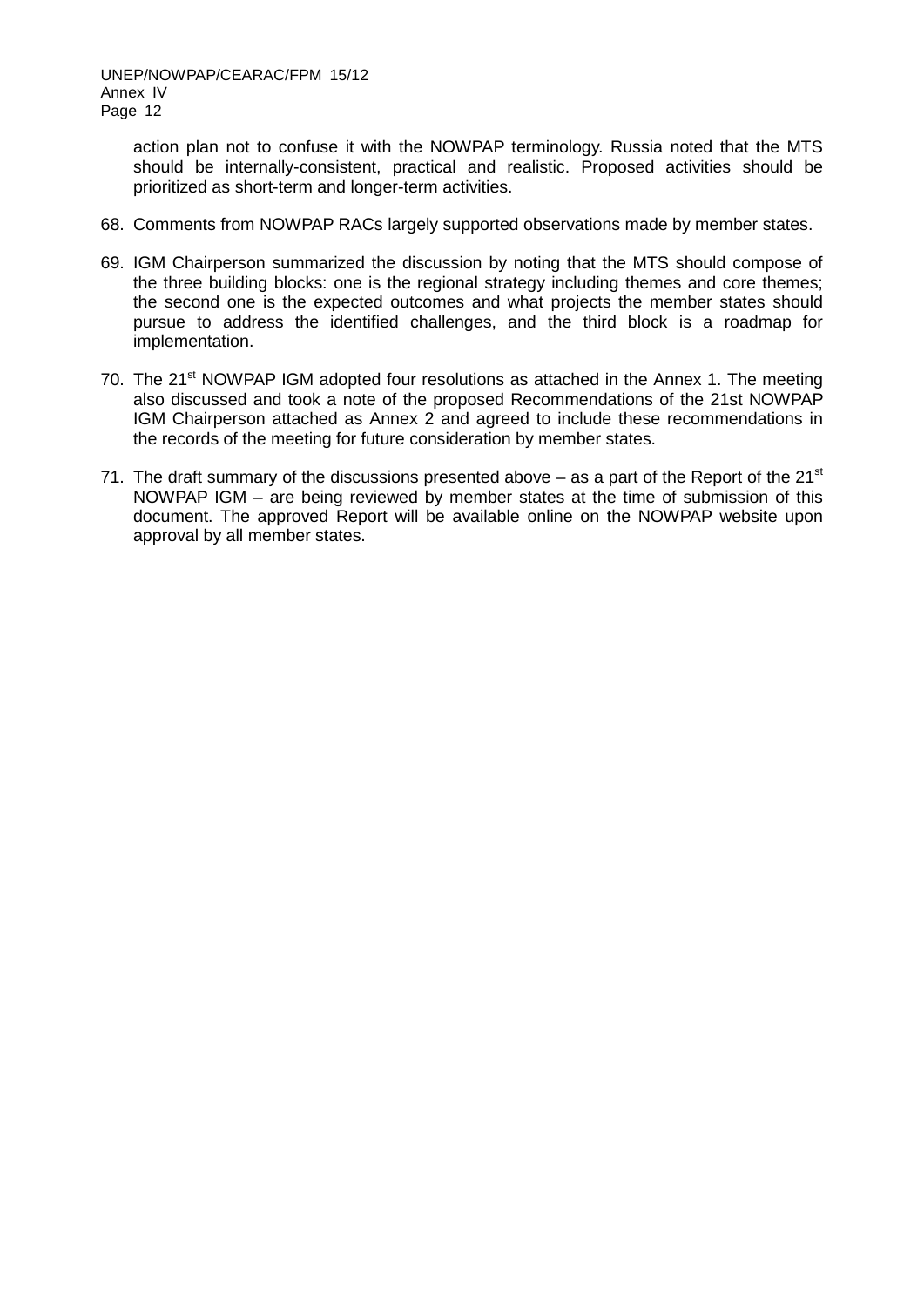### Annex 1: Resolutions of the 21<sup>st</sup> NOWPAP Intergovernmental Meeting

### **Resolution 1**

#### PROGRAMME OF WORK FOR THE 2016-2017 BIENNIUM

*Acknowledging RACs and RCU efforts in implementing the NOWPAP 2016-2017 Programme of Work (PoW),*

*Recognizing the importance of joint efforts to protect the shared marine environment and manage sustainably its natural resources by engaging neighboring countries in comprehensive and specific regional actions contributing to the achievement of Sustainable Development Goals and targets,*

*Taking note that more than half of planned activities included in the 2016-2017 NOWPAP PoW were implemented on time,*

- 1. Approves the Report of the UNEP Executive Director (UNEP/NOWPAP IG. 21/3), takes note of the NOWPAP implementation progress and the status of resources in the NOWPAP Trust Fund.
- 2. Approves the reports of NOWPAP four Regional Activity Centres CEARAC, DINRAC, MERRAC, and POMRAC (UNEP/NOWPAP IG. 21/4/1-4) and acknowledges with satisfaction the progress made.
- 3. Having reviewed the Status of Implementation of NOWPAP PoW for 2016-2017 report (UNEP/NOWPAP IG. 21/5), requests:
	- a. RAC Directors supported by NOWPAP RCU to complete planned activities and report progress to the 22<sup>nd</sup> NOWPAP IGM;
	- b. NOWPAP RCU in co-operation with RACs, in 2017 organize stakeholder consultation meeting to map the existing projects and initiatives addressing climate change impacts on marine and coastal ecosystems in the NOWPAP region and report results to the Twenty-second NOWPAP IGM;
	- c. NOWPAP RCU and RACs to continue their best efforts to maintain and expand partnerships with relevant organizations, programmes and projects to support implementation of NOWPAP and report progress at each IGM;
	- d. NOWPAP RCU and RAC Directors with the support of member states enhance external resource mobilization for the implementation of NOWPAP Programme of Work and report progress at each IGM;
	- e. NOWPAP RCU and RAC Directors to enhance efforts in public communication and outreach aiming at the increased NOWPAP presence, relevance and visibility in the region and beyond, including in all four languages of the region;
	- f. Appreciates contributions of regional partners, including PICES, PEMSEA, YSLME and NEASPEC supporting implementation of NOWPAP Programme of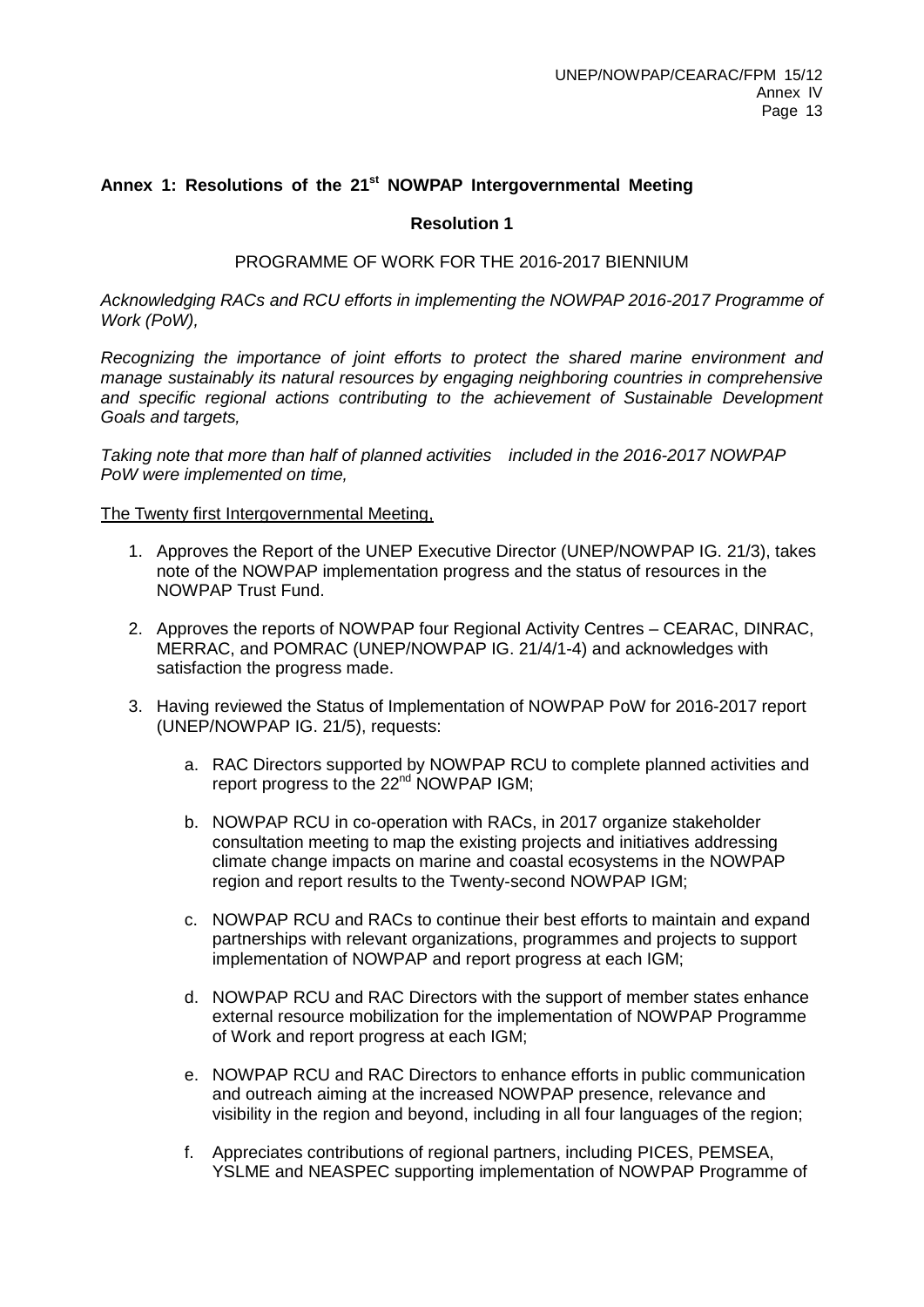Work and requests NOWPAP RCU together with RAC Directors to include relevant joint activities in the NOWPAP MTS 2018-2023;

- g. Requests NOWPAP RCU to circulate the Terms of Reference for the restructured RCU by e-mail by January 31<sup>st</sup>, 2017 for comments and approval at the 22<sup>nd</sup> NOWPAP IGM;
- h. Hold 22<sup>nd</sup> NOWPAP IGM in 2017 in Toyama, Japan.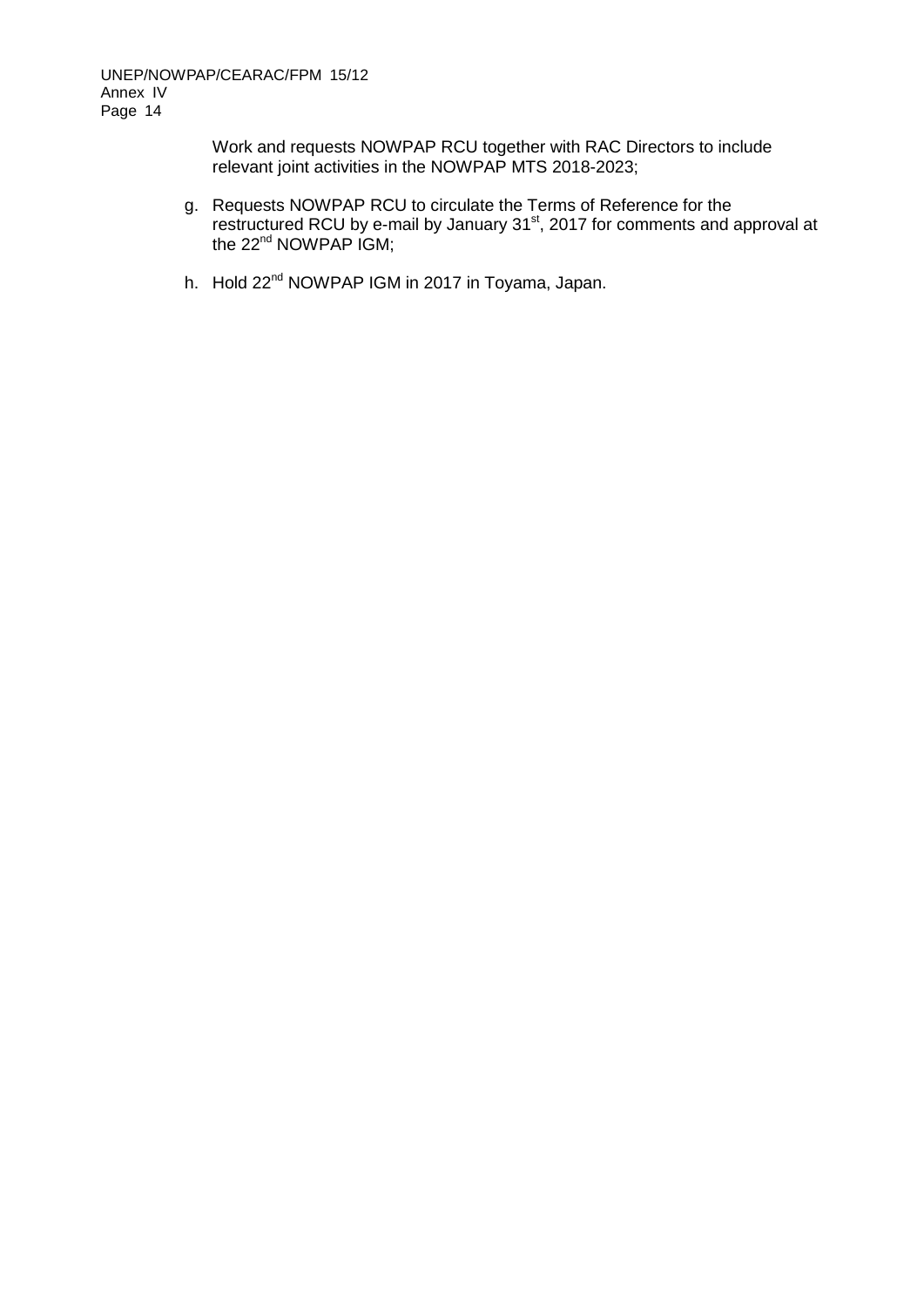### **Resolution 2**

### SUSTAINABLE CONTRIBUTIONS TO THE NOWPAP TRUST FUND AND RESOURCE MOBILIZATION

*Recognizing the necessity to increase the total amount of contributions of all member states to the NOWPAP Trust Fund to the target amount of US\$500,000 as agreed at the 2nd IGM,*

*Also recognizing with satisfaction the continuing and stable contributions to NOWPAP Trust Fund by member states in 2017,*

*Acknowledging the efforts of the Chinese delegation to reach the target amount of contribution to the NOWPAP Trust Fund of US\$125,000 annually in 2017,*

- 1. Agrees to the contributions to the NOWPAP Trust Fund in 2017 as presented in Table 1.
- 2. NOWPAP RCU together with RAC Directors undertake utmost efforts to re-program existing resources and reach 100% expenditure rate of the NOWPAP Trust Fund by the end of 2016-2017 biennium;
- 3. Encourages the NOWPAP Member States, NOWPAP RCU and RACs to continue seeking additional funding to support NOWPAP activities.

| Table 1. Scale of contributions for<br>2017 Member States | <b>Annual contribution (US\$)</b> |
|-----------------------------------------------------------|-----------------------------------|
| People's Republic of China                                | 100,000                           |
| Japan                                                     | 125,000                           |
| Republic of Korea                                         | 125,000                           |
| <b>Russian Federation</b>                                 | 125,000                           |
|                                                           |                                   |
| Total                                                     | 475.000                           |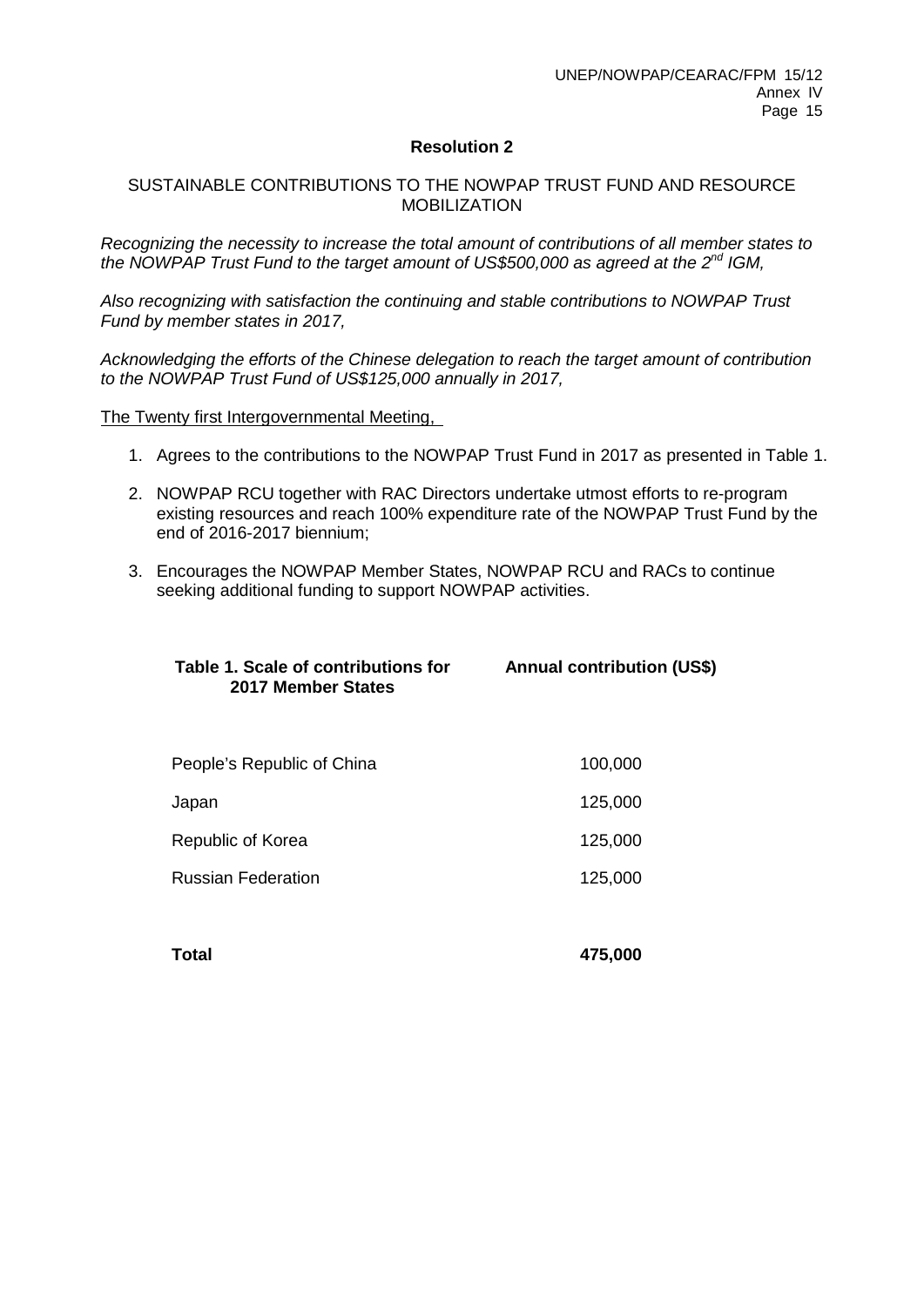### **Resolution 3**

### NOWPAP MEDIUM-TERM STRATEGY 2018-2023

*Recognizing the need to develop the NOWPAP Medium-term Strategy 2018-2023 that is aligned with national and regional priorities and Sustainable Development Goals,*

*Having considered the draft Medium-term Strategy 2018-2023 (UNEP/NOWPAP IG. 21/6) and taking note of the Background Note for the 21st NOWPAP IGM (UNEP/NOWPAP IG. 21/INF/6),*

- 1. Requests RCU with the support of RACs Directors and in consultation with member states and NOWPAP partners to finalize MTS 2018-2023 for the adoption by the 22<sup>nd</sup> NOWPAP IGM and to this effect decides:
	- a. NOWPAP RCU to submit the revised MTS 2018-2023 to member states by December  $5<sup>th</sup>$ , 2016;
	- b. Member states to provide comments and suggestions on the revised MTS 2018- 2023 by March,  $30^{th}$  2017,
	- c. NOWPAP RCU together with RACs Directors supported by NOWPAP Focal Points undertake consultations with NOWPAP member states, partner organizations, and relevant stakeholders on the proposed activities, initiatives and projects to be included in the MTS 2018-2023 implementation plan from December 2016 until October 2017;
	- d. RAC Directors supported by NOWPAP RCU to undertake consultations on the draft MTS 2018-2023 at the RAC FPMs in 2017.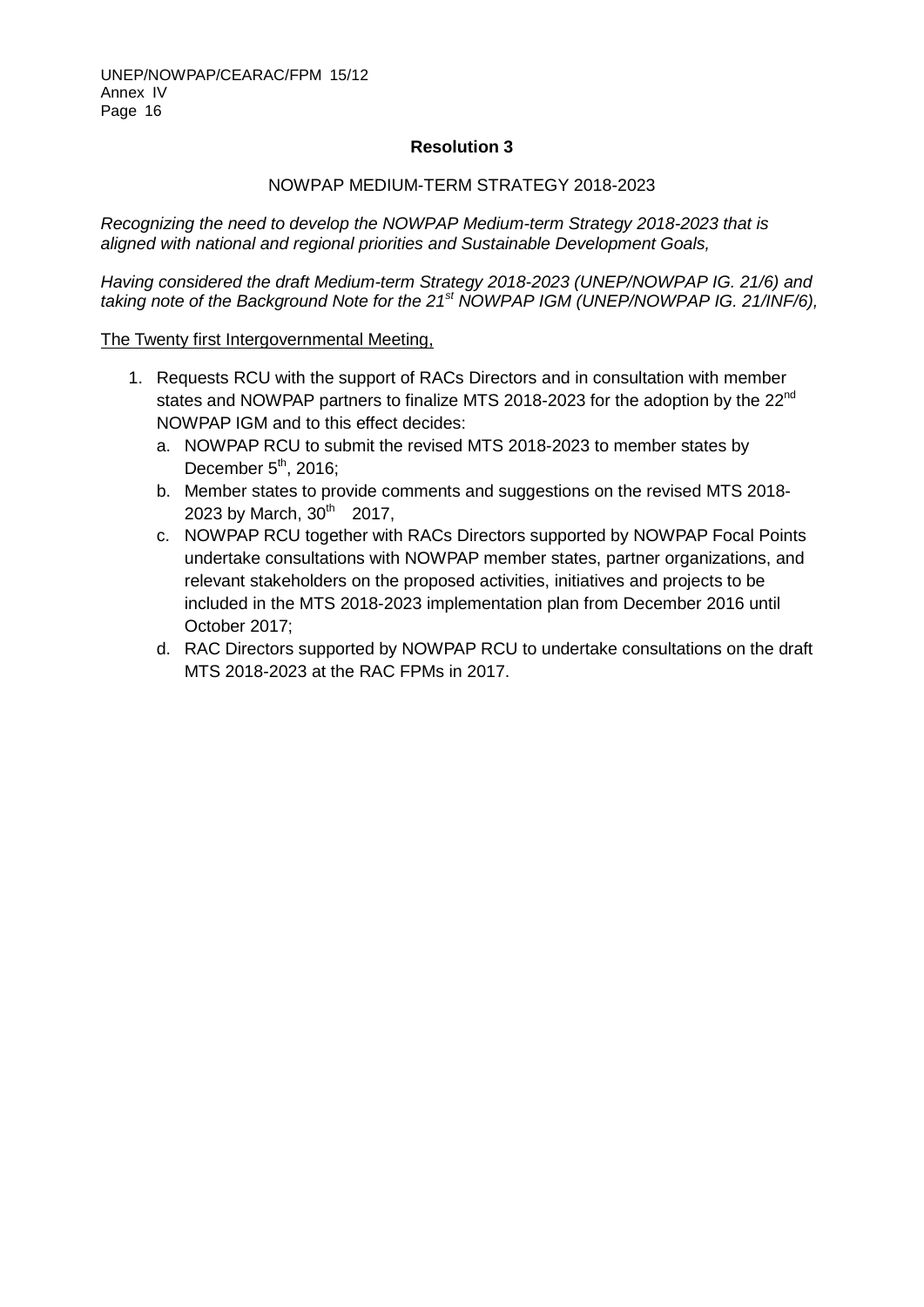### **Resolution 4**

### REGIONAL ACTION PLAN ON MARINE LITTER

*Acknowledging the negative impacts of marine litter on the coastal and marine environment in the NOWPAP region,*

*Acknowledging also the efforts of NOWPAP member states to address marine litter problem to prevent harm to the coastal and marine environment,*

*Taking into account that the implementation of the NOWPAP Regional Action Plan on Marine*

*Litter (RAP MALI) adopted in 2008 is in line with national and regional priorities identified by the NOWPAP member states,*

*Taking note that most of RAP MALI activities are expected to being implemented at the national and local level, in cooperation with local governments and relevant authorities as well as private sector, research institutions, NGOs and the general public,*

*Complimenting NOWPAP RCU for its efforts working with UNEP GPA office and other relevant organizations and initiatives to expand activities addressing marine litter and its sources,*

- 1. Encourages NOWPAP member states to carry out activities to prevent, monitor and remove marine litter at a national and local level through the implementation of the NOWPAP RAP MALI,
- 2. Requests NOWPAP RACs and RCU to implement the NOWPAP RAP MALI work plan for 2016-2017 as scheduled in close consultation with UNEP GPA office and other international organizations, projects and programmes involved.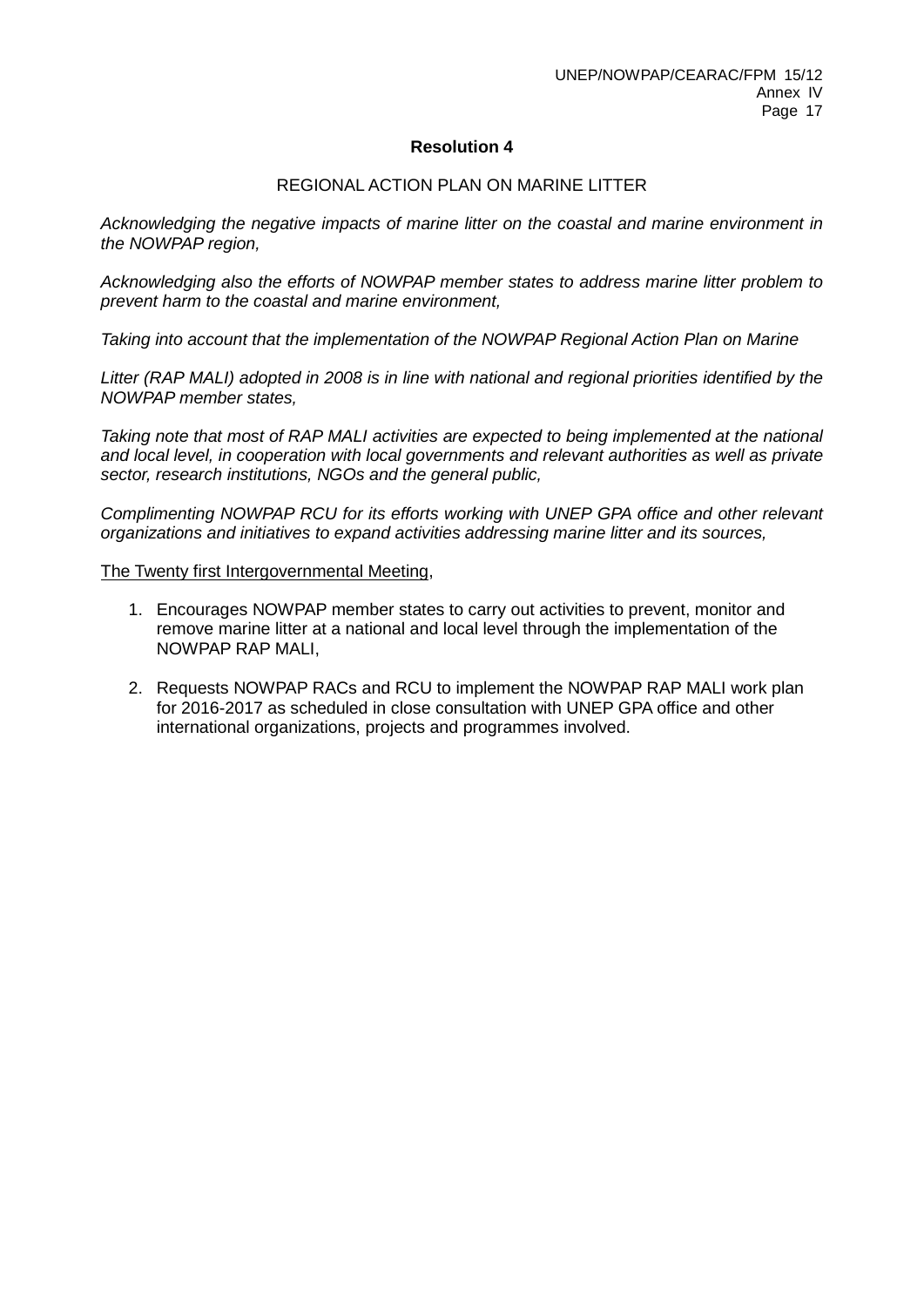#### Annex 2: Recommendations of the Chairperson of the 21<sup>st</sup> NOWPAP **Intergovernmental Meeting**

- 1. *Celebrating* with pride more than 20 years of the regional environmental cooperation established at the First Intergovernmental Meeting held in Seoul, Republic of Korea in 1994 which adopted the Action Plan for the Protection, Management and Development of the Marine and Coastal Environment of the Northwest Pacific Region, and recognizing its important contribution to regional security, sustainable development and ecosystem-based management of the coastal and marine environment in the Northwest Pacific and shared commitments of the NOWPAP member states and its partners,
- 2. *Recalling* the overall goal of the UN Environment Regional Seas Programme, and the Outcome document of the United Nations Conference on Sustainable Development "The Future We Want" and the UN General Assembly resolution 70/1 of 25 September 2015, entitled "Transforming our world: the 2030 Agenda for Sustainable Development",
- 3. *Noting* Regional Seas Strategic Directions (2017-2020) adopted by the 17th Global Meeting of the Regional Seas Conventions and Action Plans held in Istanbul, Turkey on 20-22 October 2015,
- 4. *Recalling* the Paris Agreement on Climate Change adopted at the 21<sup>st</sup> session of the Conference of Parties of UNFCCC in Paris, France on 12<sup>th</sup> December 2015 that entered into force on  $4<sup>th</sup>$  November, 2016,
- 5. *Acknowledging* with great satisfaction the work of NOWPAP Regional Activity Centers in implementing NOWPAP activities,
- 6. *Mindful* of the continuing [increasing] degradation of the marine and coastal environment in the Northwest Pacific from both natural and human factors, as summarized in the State of the Marine Environment Report for the NOWPAP Region (SOMER 2),
- 7. *Welcoming* the efforts and measures taken by NOWPAP member states to strengthen and stabilize the NOWPAP institutional framework and enhance its activities responding to complex challenges to the Northwest Pacific environment with the renewed trust in the value and relevance of the Northwest Pacific Action Plan,
- 8. *Recognizing* with appreciation the valuable financial contributions by member states to the NOWPAP Trust Funds, and cash and in-kind contributions of other national, regional, and international organizations and stakeholders in the work and achievements of the NOWPAP,
- 9. *Renew* our commitment and step up efforts to address together the challenges related to environmental protection and sustainable development of the Northwest Pacific and its coasts, in the global framework of the 2030 Agenda for Sustainable Development,
- 10. *Further implement* the NOWPAP at the regional, national and sub-national levels, with the application of the ecosystem approach as an overarching principle and in this context to finalize formulation of the Northwest Pacific Ecological Quality Objectives [and related targets] towards good environmental status of the Northwest Pacific,
- 11. *Adopt* the NOWPAP Mid-Term Strategy for 2018-2023 at the Twenty-Second Intergovernmental Meeting of the NOWPAP and start thereafter its implementation, as